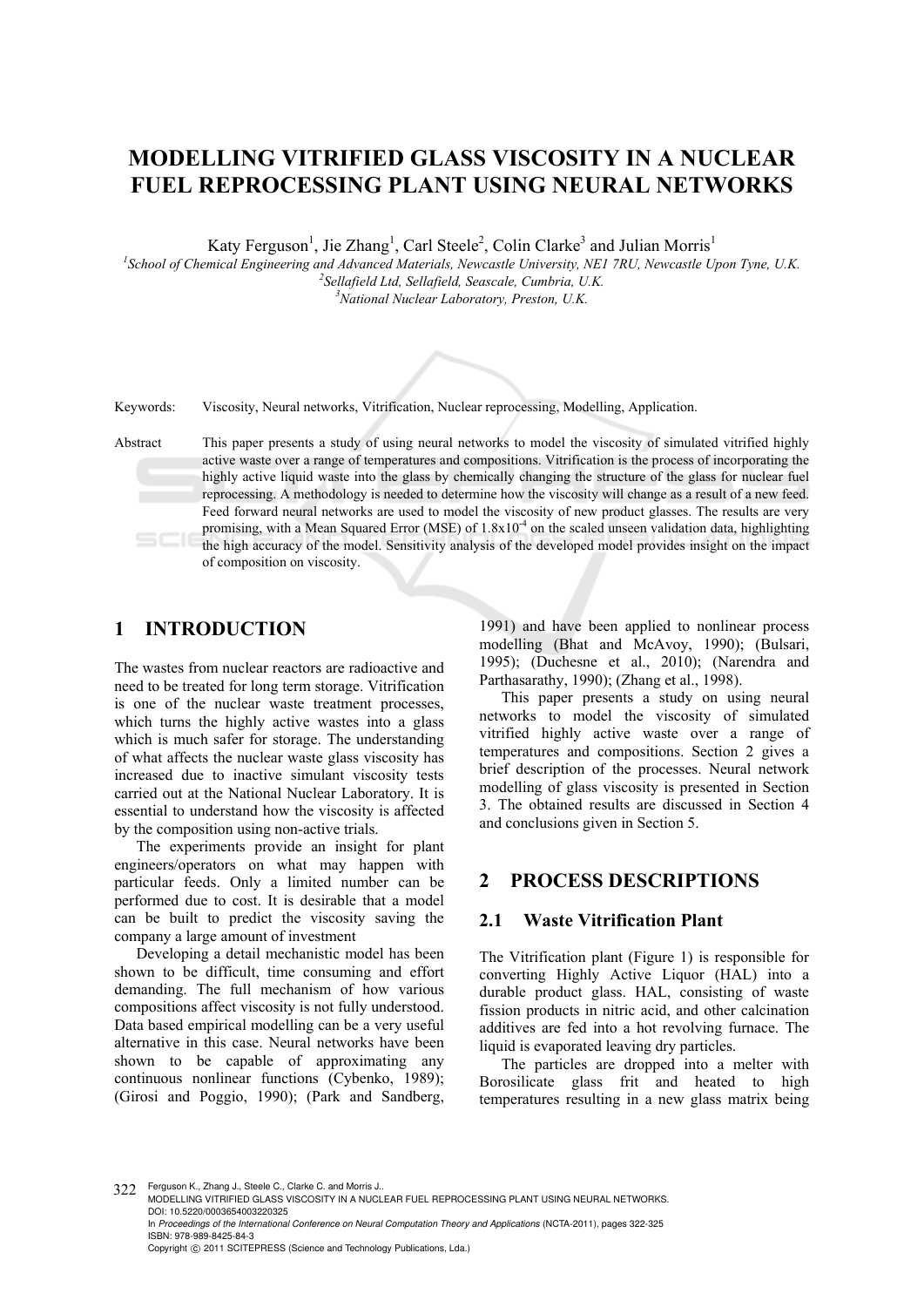formed, different from waste encapsulating. The glass is poured into a container. The container is then cooled, lid welded on, decontaminated, monitored then taken for long term storage.

#### **2.2 Inactive Laboratory Experiments**

Experiments were carried out in order to test many properties of the glass (Steele et al., 2011.) One property of the glass produced is its viscosity, relating to the pour rate, which can be measured on the active plant.

There are 4 groups of experiments, in total consisting of 28 compositions. The simulant glasses were made up in the laboratory with similar chemical compositions to what is expected. The viscosity readings were from a high temperature rotating viscometer. Batches of the glasses were put into an alumina crucible. The glass was heated to 1200°C and held at this temperature for 45 minutes. The rotor was lowered 20mm into the glass and measurements taken every 10 seconds during the cooling period down to 900°C at a rate of 2°C per minute. The cleaning process will not be described.

## **3 VISCOSITY MODELLING**

By using the estimated compositions and a range of temperature, a viscosity curve can be predicted. Multiple Linear Regression is used to show that the data is non-linear. Neural Networks will be used to model viscosity due to the high complexity and time consuming nature of mechanistic models.

#### **3.1 Multiple Linear Regression**

Multiple Linear Regression (MLR) is a linear technique used to predict (Montgomery, 2006) and takes the following form:

$$
y_i = b_0 + b_1 x_{i,1} + b_2 x_{i,2} + b_M x_{i,M} + e_i \tag{1}
$$

where  $b_0$  is the regression coefficient,  $b_M$  is the coefficient of the  $M<sup>th</sup>$  predictor,  $x_{i,M}$  is the  $M<sup>th</sup>$ predictor at time i,  $e_i$  is the error at time i and  $y_i$  is the value of the variable at time i. This method will not be explained further, as the MLR approach does not predict viscosity. Figure 2 shows the relationship between measured and predicted viscosity with the line measured viscosity equals predicted viscosity shown. It shows that the data is highly non-linear and therefore is not the correct approach to use.



Figure 1: A Waste Vitrification Plant.

### **3.2 Neural Networks**

In this paper, Neural Networks are analysed as a methodology to model viscosity using composition and temperature. The most commonly used is the multi-layer feed forward neural network. Inputs are presented at the input layer, *Ii*. The data is propagated through the network through complex connections. The hidden layer structure defines the topology of a feed forward network. It is possible to have more than one hidden layers and is proven to approximate any continuous non linear function with sufficient number of hidden neurons (Cybenko, 1989). Single hidden layer neural networks are used in nonlinear system modelling (Pham and Liu, 1995; Lennox et al., 1998).

Each interconnection has a scalar weight, *wi* which modifies the signal strength. The neurons within the hidden layer: sum the weighted inputs and pass through a non-linear activation function as well as a bias, *b*. The output of a hidden neuron, *O* known as the sigmoidal neuron activation function and its output is in the range  $(0, 1)$ .

$$
S = \sum_{i=1}^{nh} (b + w_i I_i)
$$
 (2)

$$
O = \frac{1}{1 + \exp(-S)}
$$
(3)



Figure 2: Measured against predicted viscosity using MLR.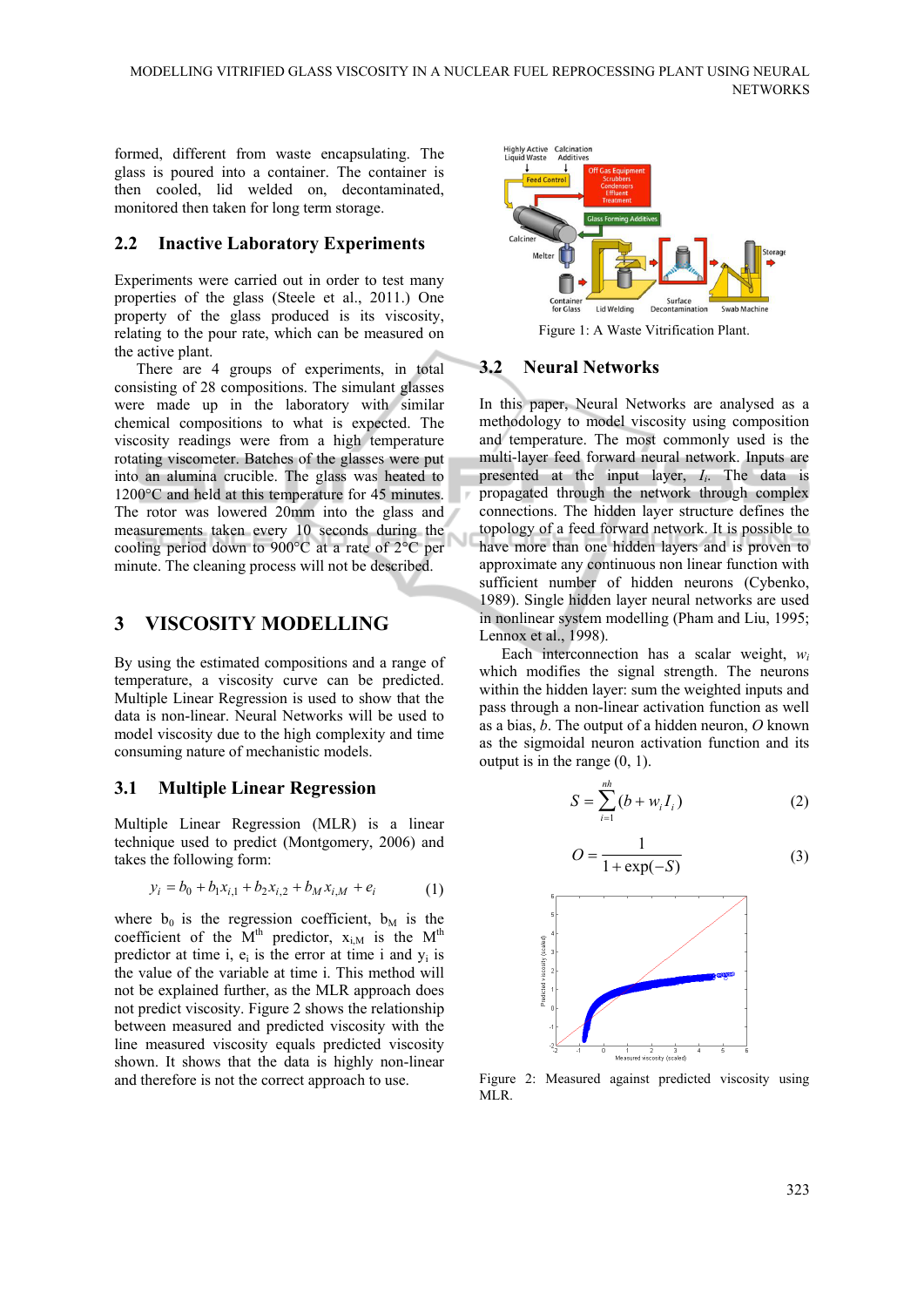Table 1: Mean squared errors (scaled) of neural network model predictions.

| Data set   | MSE       |
|------------|-----------|
| Training   | 1.0879e-4 |
| Testing    | 2.9992e-4 |
| Validation | 1.8430e-4 |

Network weights are such trained so that the sum of squared network prediction errors, Eq(4) is minimised.

$$
J = \frac{1}{N} \sum_{t=1}^{N} (\hat{y}(t) - y(t))^2
$$
 (4)

where *N* is the number of training data points,  $\hat{v}$  is the network prediction, *y* in the target value, and *t* is an index of the training data. The most commonly used network training method is the back propagation training method (Rumelhart et al., 1986), where network weights are adjusted as follows.

$$
\Delta W(k+1) = \alpha \Delta W(k) - \eta \frac{\partial J}{\partial W(k)} \tag{5}
$$

$$
W(k+1) = W(k) + \Delta W(k+1) \tag{6}
$$

 $W(k)$  and  $\Delta W(k)$  are the weight and weight adaptation at the training step *k* respectively,  $\alpha$  is the momentum coefficient, and  $\eta$  is the learning rate. Training can be terminated when the error gradient is less than a pre-specified value, e.g.  $10^{-6}$  or by a cross validation based stopping criterion. When using the latter, data for building a neural network model is divided into a training data set and a testing data set. The network prediction error on the testing data is continuously monitored and terminated when the testing error stops decreasing.

#### **3.3 Neural Networks Viscosity Prediction**

The glass contains 24 different components,  $C_i$  and will be in terms of number of Moles. The temperature, T, ranges from 1200 to 900°C in the experiment. The output is the viscosity, V which is of the form:

$$
V = f(T, C_1, ..., C_{24})
$$
 (7)

The data set was split up into training (20%), testing (40%), and validation data sets (40%). The data were trained using the Levenberg-Marquardt optimisation algorithm (Marquardt, 1963) with regularisation and early stopping. The purpose of regularisation and early stopping is to avoid overfitting noise in the training data. A regularisation term is added to the training objective function to penalise large network weights. A feed forward neural network with 25 inputs, 7 hidden nodes in a single hidden layer and 1 output was created.

### **4 RESULTS**

#### **4.1 Neural Network Predictions**

The model proved to be successful at modelling viscosity using composition and temperature. Figure 3 shows a plot of temperature against viscosity. The blue line represents the true values while the red lines represents the model predictions. The error appears to be small. Table 1 gives the mean squared errors (MSE) of the neural network model predictions on the training, testing, and unseen validation data sets.

The MSE given in Table 1 are for scaled data, i.e. scaled to zero mean and unit variance. The very low MSE values in Table 1 indicate that the developed neural network model is very accurate.

#### **4.2 Sensitivity Analysis of the Neural Network Model**

Initial work has been carried out to investigate the model sensitivity to various model inputs. This study uses a numerical method where a small perturbation is added to one of the inputs while keeping other inputs unchanged. The ratio between the resulting change in model output and the applied model input is the model sensitivity to that input:

Sensitivity = 
$$
\frac{\delta V}{\delta C_i}
$$
 (8)



Figure 3: Graph showing actual (blue) and predicted viscosity curve over time (red).